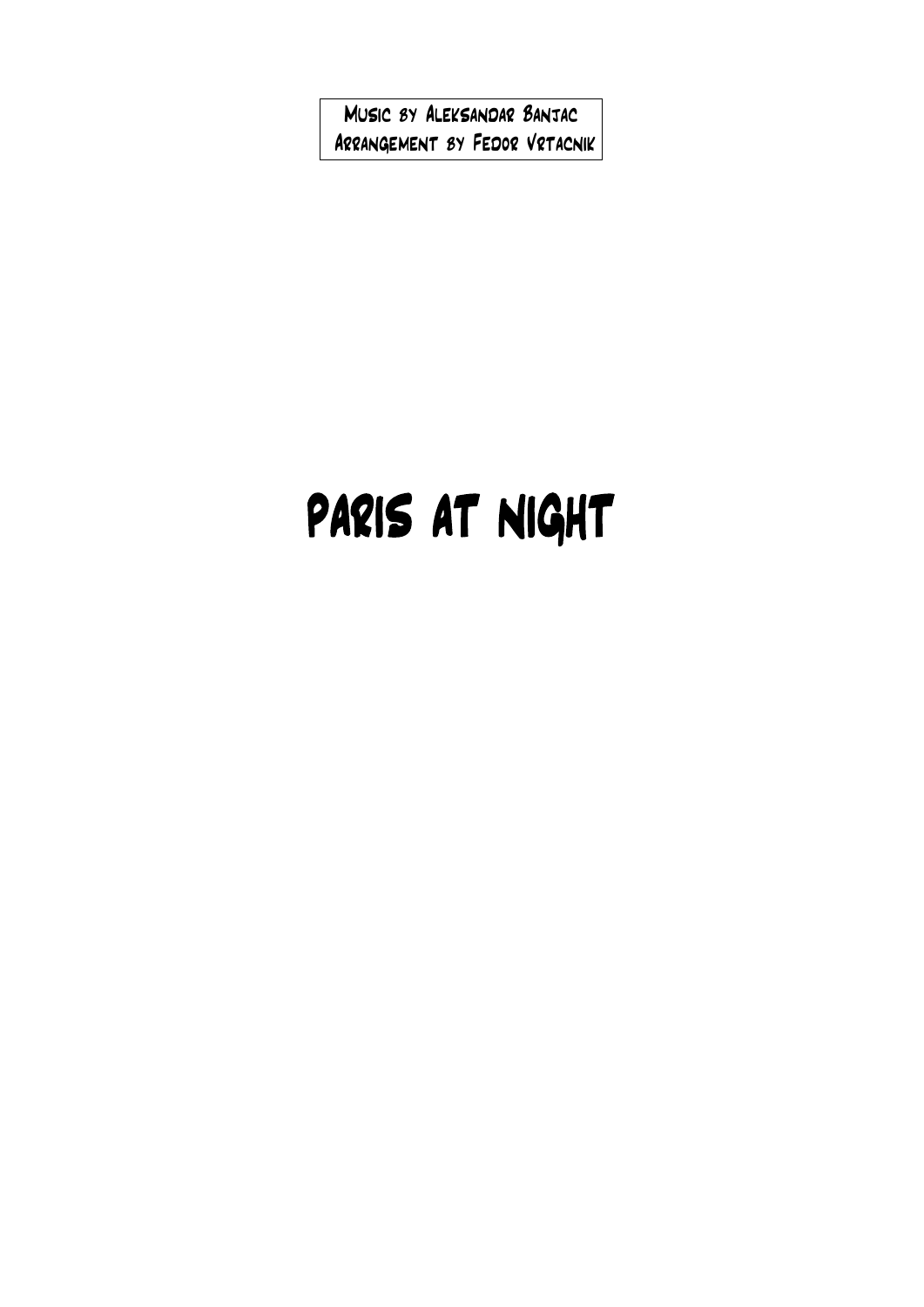## PARIS AT NIGHT